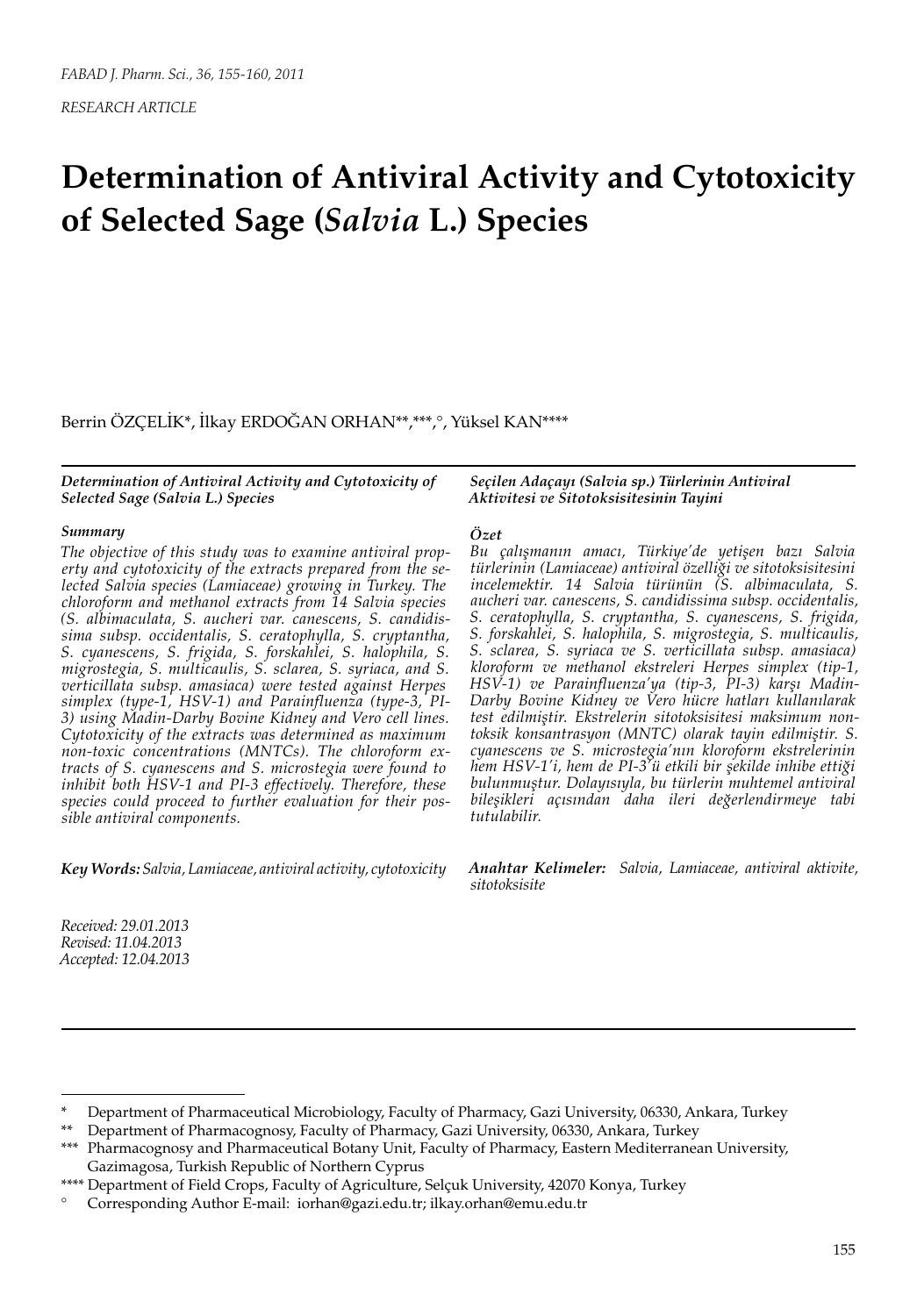# **INTRODUCTION**

Lamiaceae species have been used all over the world for seasoning and phytotherapeutical purposes, as food and beverage and also in perfumes. The genus *Salvia* (sage), the largest genus of Lamiaceae family, is comprised of approximately 900 species all over the world. *Salvia* is one of the plant genera having the longest history with folkloric utilization among culinary and medicinal herbs and has been reported to be used traditionally for antibacterial purposes in various parts of the world (1,2). In Turkey, this genus is represented by about 95 species, 46 of which are endemic (3). Among the species of *Salvia* growing in Turkey, *S. officinalis*, *S. triloba*, *S. dichroantha*, *S. multicaulis*, *S. tomentosa*, and *S. virgata* were recorded to be used as antiseptic and wound healing purposes in Anatolian folk medicine as herbal tea (4).

Although many studies have been reported about antibacterial or antifungal activities of *Salvia* species up to date, only a few studies described antiviral activity of the mentioned species. Taking the positive results that we have obtained from our previous reports on antiviral activity and cytotoxicity of various edible plants into account (5,6), in our ongoing extensive studies on Turkish *Salvia* species for their various biological activities (7-14), we have

now aimed to screen antiviral activity of the non-polar (petroleum ether, chloroform) and polar (methanol) extracts of selected *Salvia* species. For this purpose; the chloroform  $(CHCl<sub>3</sub>)$  and methanol (MeOH) extracts obtained from the aerial parts of fourteen *Salvia* species including *S. albimaculata* Hedge & Hub., *S. aucheri* Bentham var. *canescens* Boiss. & Heldr., *S. candidissima* Vahl. subsp. *occidentalis*, *S. ceratophylla* L., *S. cryptantha* Montbret & Bentham, *S. cyanescens* Boiss. & Bal., *S. frigida* Boiss., *S. forskahlei* L., *S. halophila*  Hedge, *S. migrostegia* Boiss. & Bal., *S. multicaulis* Vahl., *S. sclarea* L., *S. syriaca* L., and *S. verticillata* (L.) subsp. *amasiaca* (Freyn & Bornm.) Bornm growing in Turkey were assessed against DNA virus *Herpes simplex* (HSV) and RNA virus *Parainfluenza* (PI-3) using Madin-Darby Bovine Kidney (MDBK) and Vero cell lines. Cytotoxicity of the extracts was determined as maximum non-toxic concentrations (MNTCs).

# **MATERIALS and METHODS Plant materials**

Collection sites and herbarium numbers of the respective Turkish *Salvia* species used in this study are given in Table 1. Voucher specimens of all studied species are preserved at the Herbarium of Faculty of Pharmacy of Ankara University, Ankara, Turkey. The species were identified by Prof. Dr. Hayri

**Table 1.** Collection sites, dates and herbarium numbers of Turkish *Salvia* species used

| Salvia species                                                  | <b>Collection site</b>                 | Collection<br>date | Herbarium<br>number |
|-----------------------------------------------------------------|----------------------------------------|--------------------|---------------------|
| S. albimaculata Hedge & Hub.                                    | Balkusan-Ermenek, Konya                | June, 2005         | AEF 23520           |
| S. aucheri Bentham var. canescens Boiss. & Heldr.               | Ermenek-Gülnar, Konya                  | June, 2005         | AEF 23525           |
| S. candidissima Vahl. subsp. occidentalis                       | Ermenek, Konya                         | June, 2005         | AEF 23522           |
| S. ceratophylla L.                                              | Ergani-Maden, Diyarbakir               | June, 2005         | AEF 23559           |
| S. cryptantha Montbret & Bentham                                | Beynam Forest, Ankara                  | June, 2005         | AEF 23614           |
| S. cyanescens Boiss. & Bal.                                     | Beynam Forest, Ankara                  | June, 2005         | AEF 23620           |
| S. frigida Boiss.                                               | Ermenek town, Konya                    | June, 2005         | AEF 23528           |
| S. halophila Hedge                                              | Karakulluk town, Konya                 | June, 2005         | AEF 23649           |
| S. migrostegia Boiss & Bal.                                     | Ermenek-Tekecati, Konya                | June, 2005         | AEF 23523           |
| <i>S. multicaulis</i> Vahl.                                     | Ergani-Maden, Diyarbakir               | June, 2005         | AEF23561            |
| S. sclarea L.                                                   | Bozkir, Konya                          | June, 2005         | AEF 23521           |
| S. syriaca L.                                                   | Hadim-Bozkir, Konya                    | June, 2005         | AEF 23530           |
| S. verticillata (L). subsp. amasiaca (Freyn & Bornm.)<br>Bornm. | Cubuk-Karagöl National Park,<br>Ankara | July, 2005         | AEF 23552           |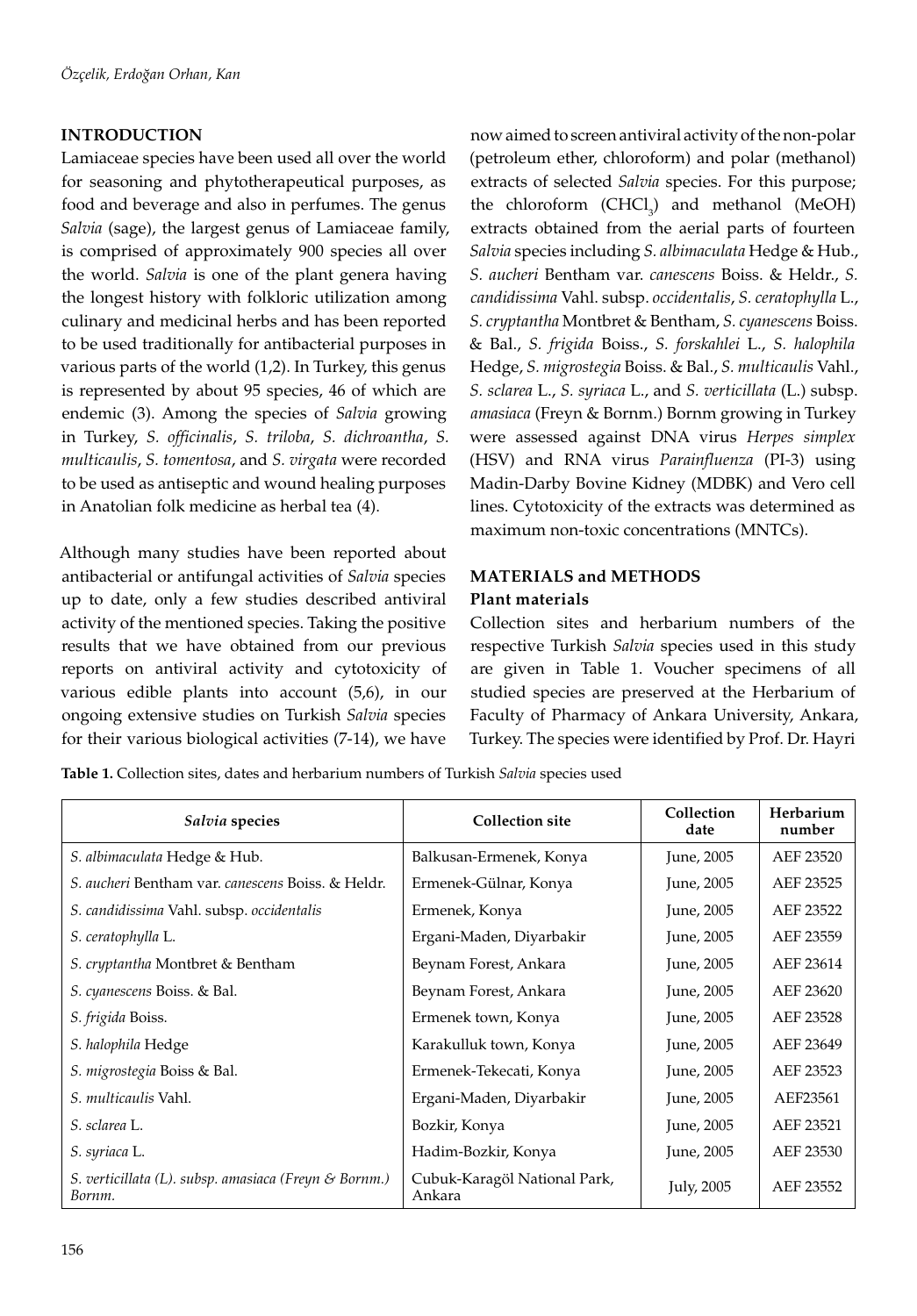Duman from Department of Biology, Faculty of Art and Science, Gazi University, Ankara, Turkey. The voucher specimens are deposited at the Herbarium of Faculty of Pharmacy, Ankara University, Ankara, Turkey, except for *S. forskahlei*, which was identified by Dr. Salih Terzioglu of Department of Forest Botanic, Faculty of Forestry, Karadeniz Technical University, Trabzon, Turkey. The voucher specimen of *S. forskahlei* is preserved at the Herbarium of Department of Pharmacognosy, Faculty of Pharmacy, Gazi University, Ankara, Turkey.

#### **Preparation of the extracts**

The *Salvia* species used in this study were weighed accurately about 6.0 g and successively extracted with  $CHCl<sub>3</sub>$  (Merck, 250 ml) and then MeOH (Merck, 250 ml). After filtration, the organic phases were independently concentrated *in vacuo* by evaporating to dryness. The crude extracts obtained were immediately stored at -20ºC until the experiments were started and employed in antiviral and cytotoxicity assays.  $\%$  Yields of the CHCl<sub>3</sub> and MeOH extracts (w/w), respectively, are as follows: *S. albimaculata* (4.56 and 13.45%), *S. aucheri* var. *canescens*  (5.44 and 17.80%), *S. candidissima* subsp. *occidentalis*  (4.98 and 15.67%), *S. ceratophylla* (3.29 and 19.21%), *S. cryptantha* (5.01 and 17.68%), *S. cyanescens* (5.09 and 12.37%), *S. frigida* (4.99 and 15.88%), *S. forskahlei*  (5.77 and 13.99%), *S. halophila* (4.76 and 16.01%), *S. migrostegia* (4.55 and 19.02%), *S. multicaulis* (3.76 and 14.45%), *S. sclarea* (4.56 and 16.98%), *S. syriaca* (6.03 and 13.91%), and *S. verticillata* subsp. *amasiaca* (4.07 and 15.44%).

# **Preliminary phytochemical examination of the extracts**

An aliquot of each extract was spotted onto the silica gel plate (Silica gel coated TLC plates; Merck) with a developing solvent system of ethyl acetate:glacial acetic acid:formic acid:water (100:11:11:27). The spots were checked under a UV detector at 254 nm and 365 nm wavelengths. Plates were visualized under UV light and later sprayed with chromogenic agents including anis aldehyde-sulfuric acid (for terpenes and steroids), iron (III) chloride (for phenolic compounds including flavonoids) and Dragendorff (for alkaloids). Presence of flavonoids was further

confirmed by spraying the plates with  $5\%$  AlCl<sub>3</sub> in ethanol. The results showed clear existence of phenolics and terpenes in the MeOH extracts, particularly.

#### **Cell lines and growth conditions**

Vero (African green monkey kidney) and Madin-Darby bovine kidney (MDBK) cell lines used in this study were obtained from the Department of Virology, Faculty of Veterinary, Ankara University, Turkey. The cell cultures were grown in Eagle's Minimal Essential Medium (EMEM) enriched with 10% fetal calf serum (FCS) (Biochrom, Germany), 100 mg/ml of streptomycin and 100 IU/ml of penicillin in a humidified atmosphere of 5%  $CO<sub>2</sub>$  at 37°C, and harvested using trypsin solution (Bipco Life Technologies, UK).

## **Test viruses**

In order to determine the antiviral activity of the extracts, *Herpes simplex virus* (type 1, HSV-1) and *Parainfluenza-*3 *virus* (PI-3) were employed. The test viruses were obtained from the Department of Virology, Faculty of Veterinary, Ankara University, Turkey.

#### **Antiviral activity assays**

Following placement of media (EMEM) into each well of the 96-well microplates (Greiner<sup>R</sup>, Germany), stock solutions of the extracts were added into first row of microplates and two-fold dilutions of the extracts (512-0.25 µg/ml) were made by dispensing the solutions to the remaining wells. Two-fold dilutions of each material were obtained according to Log<sub>2</sub> on the microplates. Acyclovir (Biofarma Co.) and oseltamivir (Roche Co.) were used as references. Strains of HSV and PI-3 titers were calculated by the Frey and Liess method as tissue culture infecting dose (TCID $_{50}$ ) and were inoculated into all the wells (15). The sealed microplates were incubated in 5%  $CO<sub>2</sub>$  at 37°C for 2 h to detect the possible antiviral activities of the samples. After incubation, 50 µl of the cell suspension of 300.000 cells/ml, which were prepared in EMEM together with 5% fetal bovine serum, were put in each well and the plates were incubated in 5%  $CO<sub>2</sub>$  at 37°C for 48 h. After the end of this duration, the cells were evaluated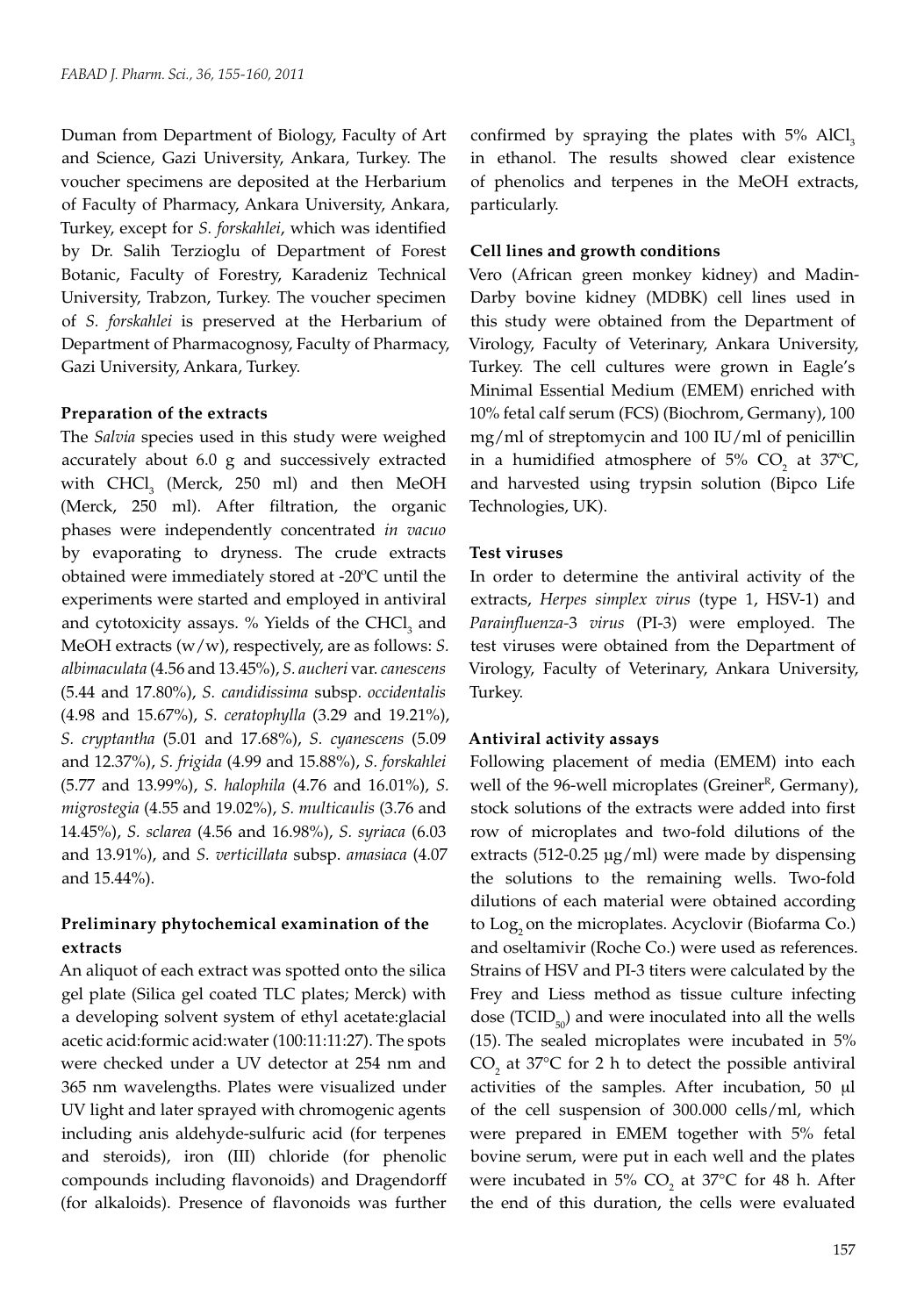using cell culture microscope  $(x 400)$ , comparing with treated-untreated control cultures as well as acyclovir and oseltamivir. Consequently, maximum cytopathogenic effect (CPE) concentrations as the indicator of antiviral activities of the extracts were determined (6).

# **Cytotoxicity**

The maximum non-toxic concentration (MNTC) of each sample was determined by the method described previously based on cellular morphologic alteration (5,6). Several concentrations of each sample were placed in contact with confluent cell monolayer and incubated in 5%  $CO<sub>2</sub>$  at 37°C for 48 h. MNTCs were determined by comparing treated and controlling untreated cultures.

## **RESULTS AND DISCUSSION**

Antiviral action of twenty-eight extracts belonging to fourteen *Salvia* species was evaluated against HSV and PI-3, the ubiquitous human pathogens. As tabulated in Table 2, the  $CHCl<sub>3</sub>$  extracts belonging to *S. albimaculata*, *S. cyanescens*, and *S. migrostegia* as well as the MeOH extracts of *S. halophila* and *S. sclarea* were active against HSV, while the  $CHCl<sub>3</sub>$  extracts of *S. cyanescens* and *S. migrostegia* and the MeOH extract of *S. ceratophylla* inhibited PI-3 in range of 32-1 mg/ ml CPE inhibitory concentrations. In particular, the CHCl<sub>3</sub> extract belonging to *S. cyanescens* had a quite remarkable activity (16-1.0 mg/ml) against HSV with a better MNTC value  $(64 \text{ µg/ml})$  than that of acyclovir (16  $\mu$ g/ml), while the same extract had also a moderate inhibition against PI-3 (16-1.0  $\mu$ g/ ml) as compared to oseltamivir (32- $\langle 0.25 \ \mu g/ml$ ). Additionally, the CHCl<sub>3</sub> extract of *S. migrostegia* exerted a very similar inhibitory effect towards PI-3 to that of *S. cyanescens*, whereas its cytotoxic property was lower than that of *S. cyanescens* and as potent as oseltamivir.

There have been only a few reports on antiviral activity of *Salvia* species up to date. For instance; *S. migrostegia* growing in Lebanon, which displayed a marked antiviral activity against HSV and PI-3 in our study, was reported to contain a high amount of caryophyllene oxide (16). In another study carried out on *S. fruticosa* essential oil, its

three main components (1,8-cineole, thujone, and camphor) displayed cytotoxic activity against African Green Monkey kidney (Vero) cells and high levels of virucidal activity against HSV (17). In another previous study, the main components of the essential oil of *S. syriaca* collected from Jordan were shown to contain thymol,  $\alpha$ -pinene, and isobornyl acetate  $(15.5\%, 12.6\%, \text{ and } 12.0\%, \text{ respectively})$  as the major constituents, which might be similar to that of our sample of *S. syriaca*, since both of the countries (Jordan and Turkey) are affected by the Mediterranean climate (18). In another study, isoborneol, a monoterpene widely encountered in essential oils, was reported to be a potent inhibitor of HSV-1 that supports high antimicrobial effect of *S. syriaca* (19). On the other hand, rosmarinic acid, broadly found in *Salvia* species and the rest of Lamiaceae family, has been stated to possess antibacterial and antiviral activities (20). In a recent study performed by our group on phenolic acid analysis (rosmarinic, gallic, caffeic, and chlorogenic acids) on Turkish *Salvia* species using a new validated method by reversed-phase HPLC (21), phenolic acid quantities in the species examined have been found to be similar to some extent and phenolics could be speculated to be accountable for antiviral effect of the *Salvia* extracts studied.

Many phenolics including flavonoids have been known to possess antiviral activity against various virus types (22). Consequently, phenolics might be speculated to be the major contributor to notable antiviral activity of *Salvia* species.

In conclusion, our results indicated that the extracts of *S. cyanescens*, *S. albimaculata*, *S. migrostegia*, *S. halophila*, and *S. sclarea* may deserve a further analysis from the viewpoint of chemical identification of their active constituents. To the best of our knowledge, this is the first report describing antiviral activity and cytotoxicity of above-mentioned *Salvia* species.

## **Acknowledgement**

The authors would like to express their appreciation to Dr. Taner Karaoglu from Department of Virology, Faculty of Veterinary, Ankara University (Turkey) for his kind assistance in the antiviral tests.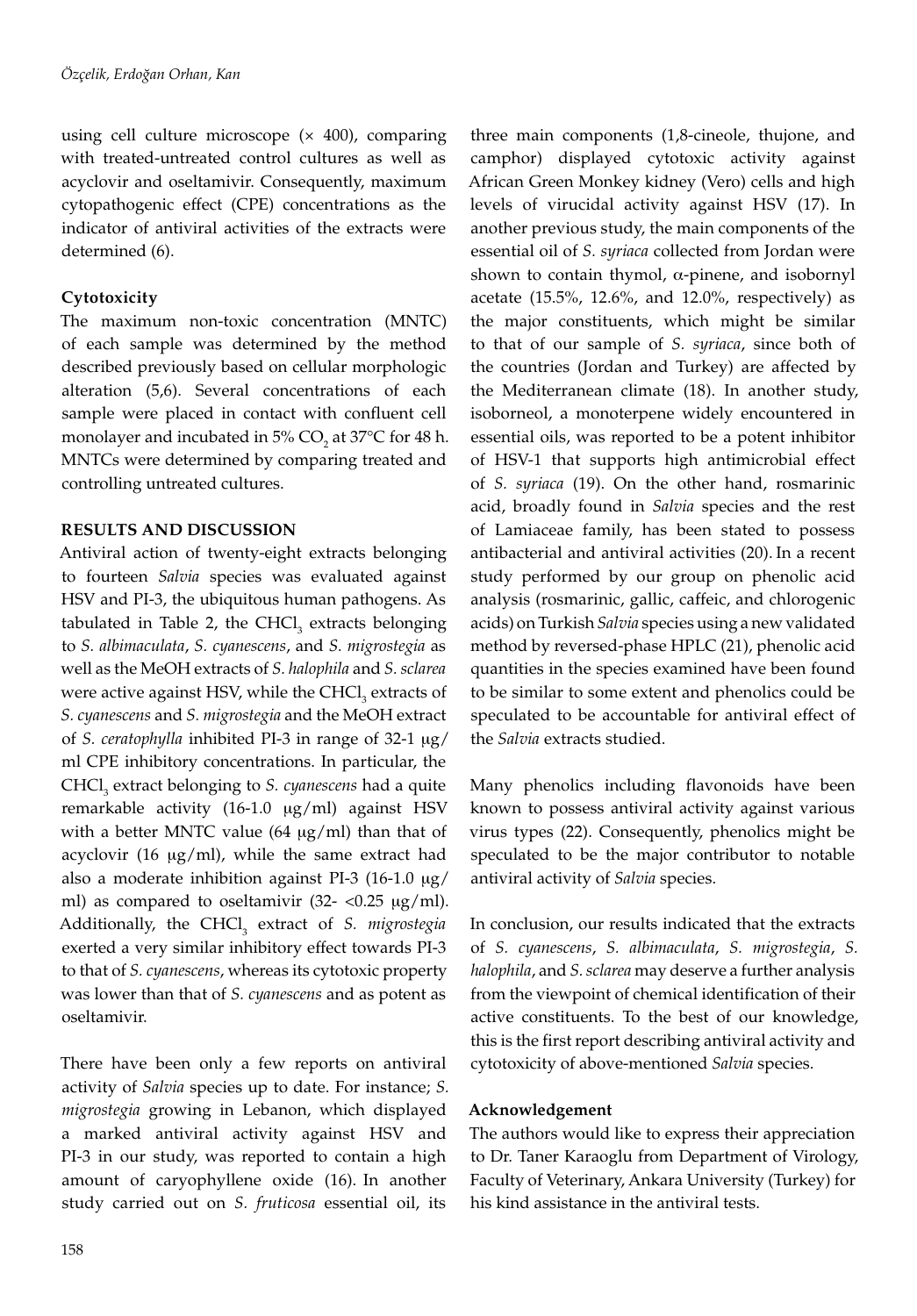| Table 2. Antiviral activity and cytotoxicity results of the extracts of the Salvia species |  |  |  |  |  |
|--------------------------------------------------------------------------------------------|--|--|--|--|--|
|--------------------------------------------------------------------------------------------|--|--|--|--|--|

| <b>Vero Cells</b><br>$(\mu g/mL)$   |                              |                                         |                          |                             | <b>MDBK Cells</b><br>$(\mu g/mL)$      |                          |  |  |  |  |
|-------------------------------------|------------------------------|-----------------------------------------|--------------------------|-----------------------------|----------------------------------------|--------------------------|--|--|--|--|
|                                     | <b>MNTCa</b><br>$(\mu g/mL)$ | <b>CPEb Inhibitory</b><br>Concentration |                          | <b>MNTC</b><br>$(\mu g/mL)$ | <b>CPE</b> Inhibitory<br>Concentration |                          |  |  |  |  |
| Salvia extracts                     |                              | $HSV-1$                                 |                          |                             | $PI-3$                                 |                          |  |  |  |  |
|                                     |                              | Maximum                                 | Minimum                  |                             | Maximum                                | Minimum                  |  |  |  |  |
| CHCl <sub>3</sub> extracts          |                              |                                         |                          |                             |                                        |                          |  |  |  |  |
| S. aucheri var. canescens           | 64                           | $\mathord{\text{--c}}$                  | $\overline{\phantom{a}}$ | 16                          | $\overline{\phantom{a}}$               | $\overline{\phantom{0}}$ |  |  |  |  |
| S. albimaculata                     | 64                           | 16                                      | 8                        | 16                          |                                        |                          |  |  |  |  |
| S. candidissima sp. occidentalis    | 64                           |                                         |                          | 16                          |                                        |                          |  |  |  |  |
| S. ceratophylla                     | 128                          |                                         |                          | 16                          |                                        |                          |  |  |  |  |
| S. cyanescens                       | 64                           | 16                                      | 1                        | 16                          | 16                                     | 1                        |  |  |  |  |
| S. crypthantha                      | 64                           |                                         |                          | 64                          |                                        |                          |  |  |  |  |
| S. frigida                          | 64                           |                                         |                          | 8                           |                                        |                          |  |  |  |  |
| S. halophila                        | 32                           |                                         |                          | 16                          |                                        |                          |  |  |  |  |
| S. migrostegia                      | 64                           | 64                                      | 32                       | 32                          | 16                                     | $\overline{2}$           |  |  |  |  |
| S. multicaulis                      | 64                           |                                         |                          | 16                          |                                        |                          |  |  |  |  |
| S. sclarea                          | 64                           |                                         |                          | 32                          |                                        |                          |  |  |  |  |
| S. syriaca                          | 64                           |                                         |                          | 64                          |                                        |                          |  |  |  |  |
| S. verticillata ssp. amasiaca       | 64                           |                                         | $\overline{\phantom{m}}$ | 64                          |                                        | $\overline{\phantom{m}}$ |  |  |  |  |
| MeOH extracts                       |                              |                                         |                          |                             |                                        |                          |  |  |  |  |
| S. aucheri var. canescens           | 64                           |                                         | $\overline{a}$           | 64                          |                                        | $\overline{\phantom{0}}$ |  |  |  |  |
| S. albimaculata                     | 64                           |                                         |                          | 64                          |                                        |                          |  |  |  |  |
| S. candidissima subsp. occidentalis | 64                           |                                         |                          | 128                         |                                        |                          |  |  |  |  |
| S. ceratophylla                     | 64                           |                                         |                          | 64                          | 32                                     | 16                       |  |  |  |  |
| S. cyanescens                       | 64                           |                                         |                          | 64                          |                                        |                          |  |  |  |  |
| S. crypthantha                      | 64                           |                                         |                          | 64                          |                                        |                          |  |  |  |  |
| S. frigida                          | 64                           |                                         |                          | 128                         |                                        |                          |  |  |  |  |
| S. halophila                        | $64\,$                       | 32                                      | $16\,$                   | 128                         |                                        |                          |  |  |  |  |
| S. migrostegia                      | $64\,$                       |                                         |                          | 128                         |                                        |                          |  |  |  |  |
| S. multicaulis                      | $64\,$                       | $\overline{\phantom{a}}$                | $\overline{\phantom{a}}$ | 128                         |                                        |                          |  |  |  |  |
| S. sclarea                          | 64                           | 32                                      | $16\,$                   | 64                          |                                        |                          |  |  |  |  |
| S. syriaca                          | 64                           | $\overline{\phantom{a}}$                |                          | 64                          |                                        |                          |  |  |  |  |
| S. verticillata subsp. amasiaca     | 64                           | $\overline{\phantom{a}}$                | $\overline{\phantom{a}}$ | 64                          |                                        |                          |  |  |  |  |
| References                          |                              |                                         |                          |                             |                                        |                          |  |  |  |  |
| Acyclovir                           | $16\,$                       | $16\,$                                  | < 0.25                   | $\overline{\phantom{a}}$    |                                        |                          |  |  |  |  |
| Oseltamivir                         | $\overline{\phantom{a}}$     | $\overline{\phantom{a}}$                | $\overline{\phantom{a}}$ | 32                          | 32                                     | < 0.25                   |  |  |  |  |

a Maximum non-toxic concentration

b Cytopathogenic effect

c No activity observed